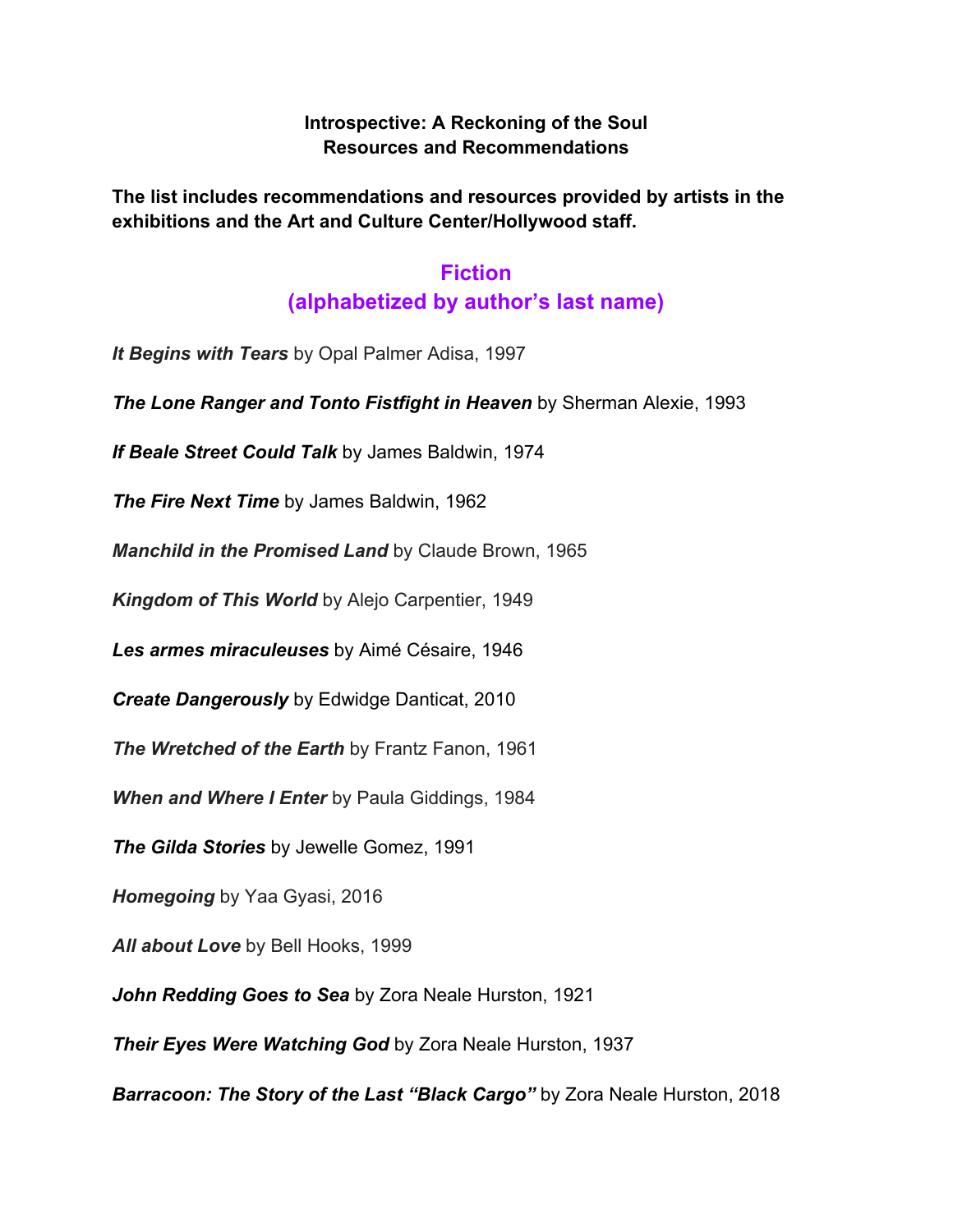*The American Marriage* by Tayari Jones, 2018 *A Different Drummer* by William Melvin Kelley

*Sacred Geometries* by Robert Lawlor, 1982

*The Summer we Got Free* by Mia McKenzie, 2012

*My Grandmother's Hands* by Resmaa Menakem, 2017

*Beloved* by Toni Morrison, 1987

*Sula* by Toni Morrison,1973

*The Bluest Eye* by Toni Morrison, 1970

*Tar Baby* by Toni Morrison, 1981

*Love* by Toni Morrison, 2003

*Song of Solomon* by Toni Morrison, 1977

*Mama Day* by Gloria Naylor, 1988

*Corregidora* by Gayl Jones, 1975

*Jambalaya* by Luisah Teish, 1985

*They Came Before Columbus* by Ivan Van Sertima, 1976

*Mujercita Bembelanga* by Ivette Vian, 2014

*In Search of Our Mothers' Gardens* by Alice Walker, 1983

*Temple of My Familiar* by Alice Walker, 1989

*Discrimination by Design* by Leslie Kanes Weisman, 1992

*The Underground Railroad* by Colson Whitehead, 2016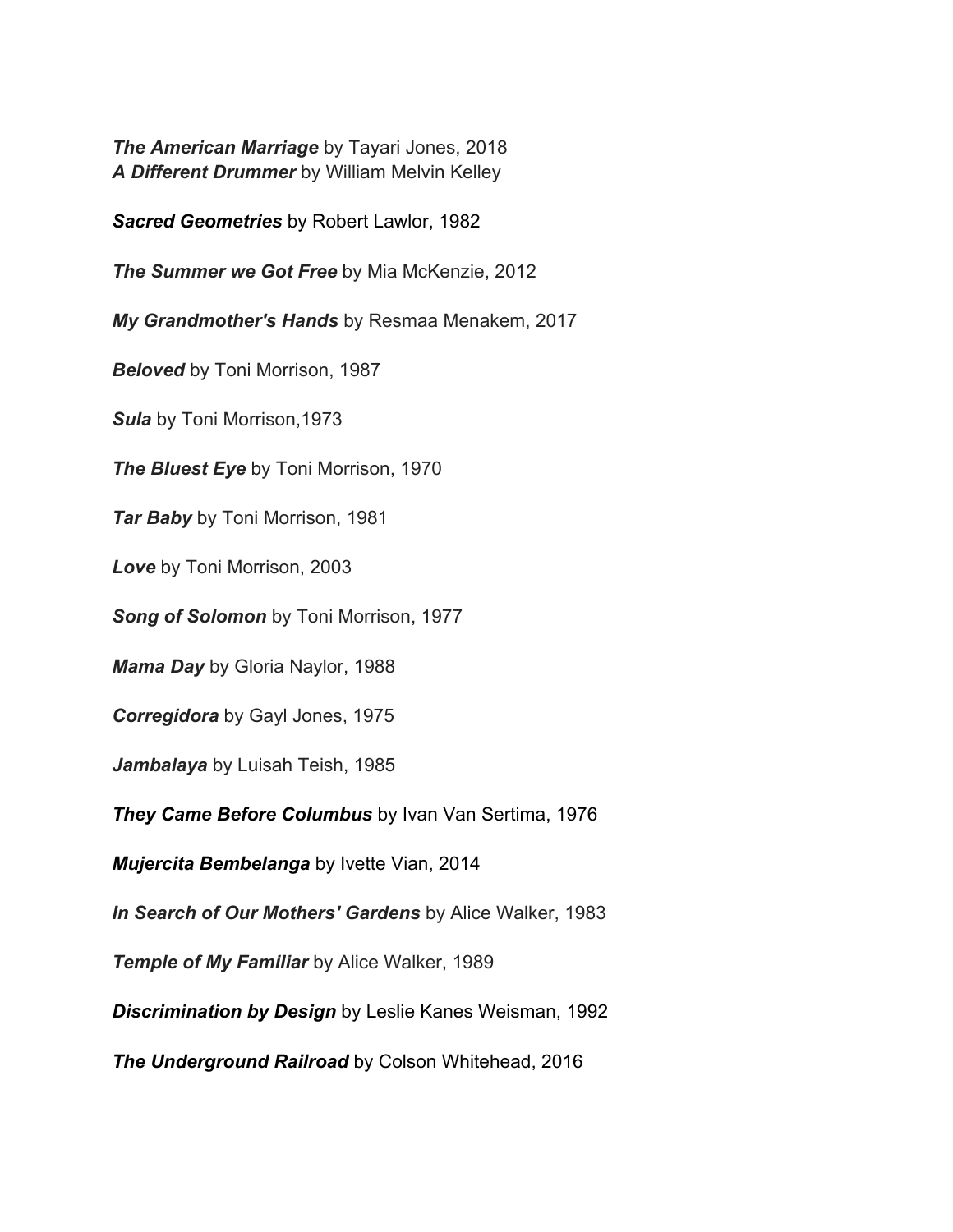*The Nickel Boys* by Colson Whitehead, 2019

# **Non-Fiction**

*A World More Concrete: Real Estate and the Remaking of Jim Crow South Florida* by N.D.B Connolly, 2014

*Exhibiting Blackness: African Americans and American Art* by Bridget R. Cooks, 2011

*The Narrative of The Life of Frederick Douglass* by Frederick Douglass, 1845

*Black Miami in the Twentieth Century* by Marvin Dunn, 1997

*The Beast in Florida: A History of Anti-Black Violence* by Marvin Dunn, 2013

*Mojo Workin': The Old African-American Hoodoo System* by Katrina Hazzard-Donald, 2012

*12 Years a Slave* by Solomon Northup, 1853

*Race and Change in Hollywood Florida* By Kitty Oliver, 2000

*African Religions: Symbol, Ritual and Community* by Benjamin C. Ray, 1976

*The Struggle for Black Freedom in Miami: Civil Rights and America's Tourist Paradise, 1896-1968* by Chanelle Nyree Rose, 2015

*The Color of Law: A Forgotten History of How Our Government Segregated America* by Richard Rothstein, 2017

*Sleeping By the Mississippi* by Alec Soth and Patricia Hampl, 2004

*Looking Back: A Photographic History of Broward and Palm Beach Counties* by the SunSentinel, 2017

*Down Along with that Devil's Bones: A Reckoning with Monuments, Memory, and the Legacy of White Supremacy* by Connor Towne O'Neill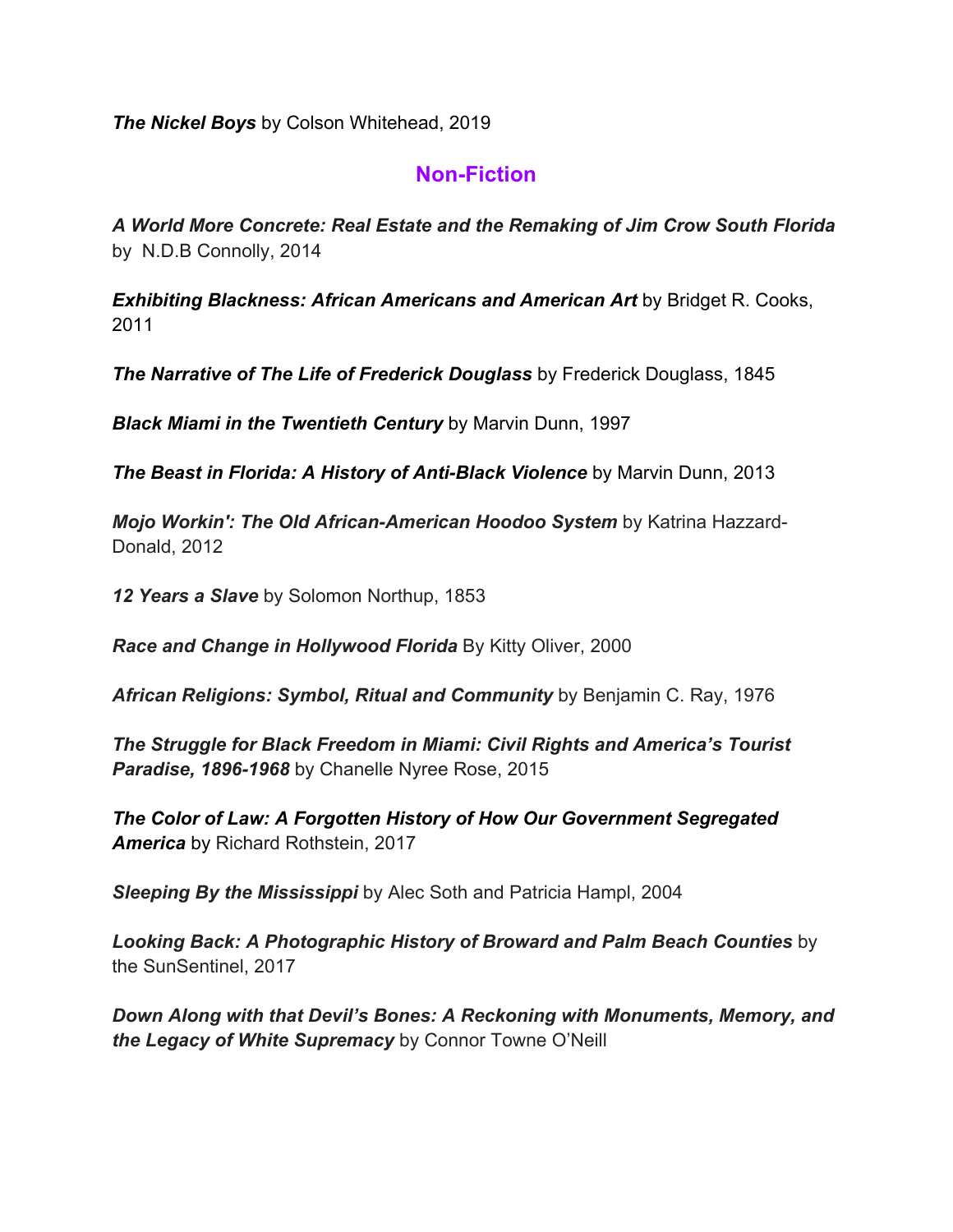*Unforgivable Blackness: The Rise and Fall of Jack Johnson* by Geoffrey C. Ward, 2004

*Caste* by Isabel Wilkerson, 2020

*The Warmth of Other Suns* by Isabel Wilkerson, 2010

*One Wall a Web* by Stanley Wolukau-Wanambwa, 2018

*My soul is a witness* by Debora Work, 2001

*Picturing Us* by Deborah Willis, 1994

*The Sixteenth Round: from Number 1 Contender To Number 45472* by Rubin Carter, 1974

*Between The World And Me* by Ta- Nehisi Coates, 2015

*Loser And Still Champion Muhammad Ali* by Budd Schulberg, 1972

*What Truth Sounds Like* by Michael Eric Dyson, 2018

**Films**

*Angel Exterminador* Directed by Luis Buñuel, 1967

*Babylon* Directed by Franco Rosso, 1980

*The Becoming Box* Directed by Monique Walton, 2011

*BlackkKlansman* Directed by Spike Lee, 2018

*The Dance of Reality* Directed by Alejandro Jodorowsky, 2014

*Daughters of the Dust* (screenplay and film) Directed by Julie Dash, 1991

*Drylongso* Directed by Cauleen Smith, 1998 *Kukuli* Directed by Eulogio Nishiyama, Luis Figueroa, César Villanueva, and Luis Figueroa Yabar, 1961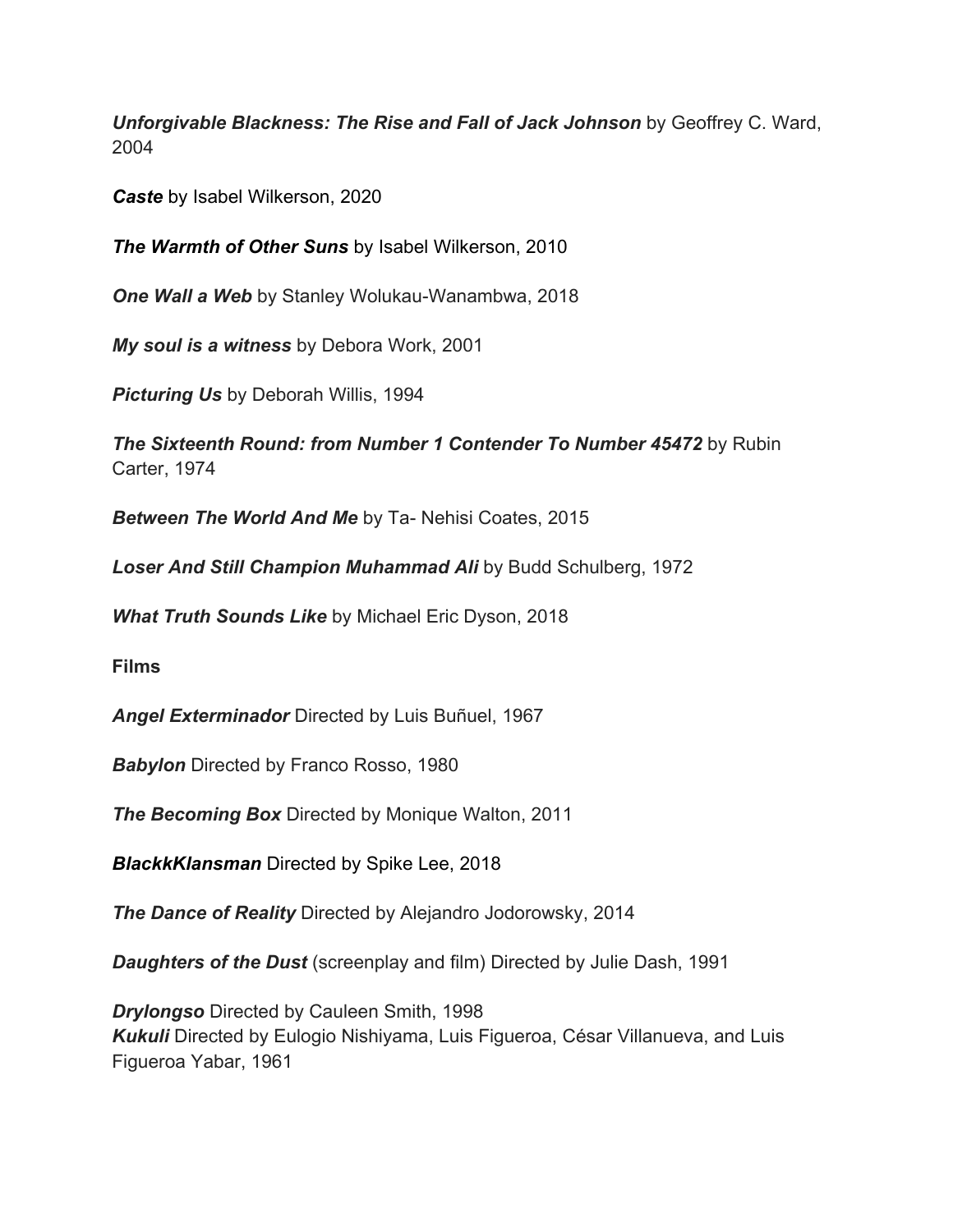*La Ultima Rumba de Papa* Directed by Octavio Cortazar, 1992

*Madeinusa* Directed by Claudia Llosa, 2006

*Yawar Mallku* Directed by Jorge Sanjines, 1969

*Love Jones* Directed by Theodore Witcher, 1997

### **Documentaries**

*The Black Panther Mixtape 1967-1975* Directed by Göran Olsson, 2011

*Shooting Star* Directed by Dunlop Geoff, 1990

*Heather Rae* Directed by John Trudell, 2006

*Symbiopsychotaxiplasm: Take One* Directed by William Greaves, 2005

*Exterminate all the Brutes* Directed and narrated by Raoul Peck, 2021

*Hype Directed* by Doug Pray, 1996

*The Secret Life of Plants* Directed by Walon Green, 1979

*Guanabacoa: Crónica de mi familia* Directed by Sara Gomez, 1966

*High on the Hog: How African American Cuisine Transformed America* directed by Roger Ross Williams, 2021

*Interview with Nikki Giovanni* Directed by James Baldwin, 2020

# **Poetry**

*I Be, But I Ain't* by Aziza Barnes, 2016

*Glow Child a collection of poems* by Ruby Dee, 1972

*Call Us What We Carry* by Amanda Gorman, 2021

*The Hill We Climb* by Amanda Gorman, 2021